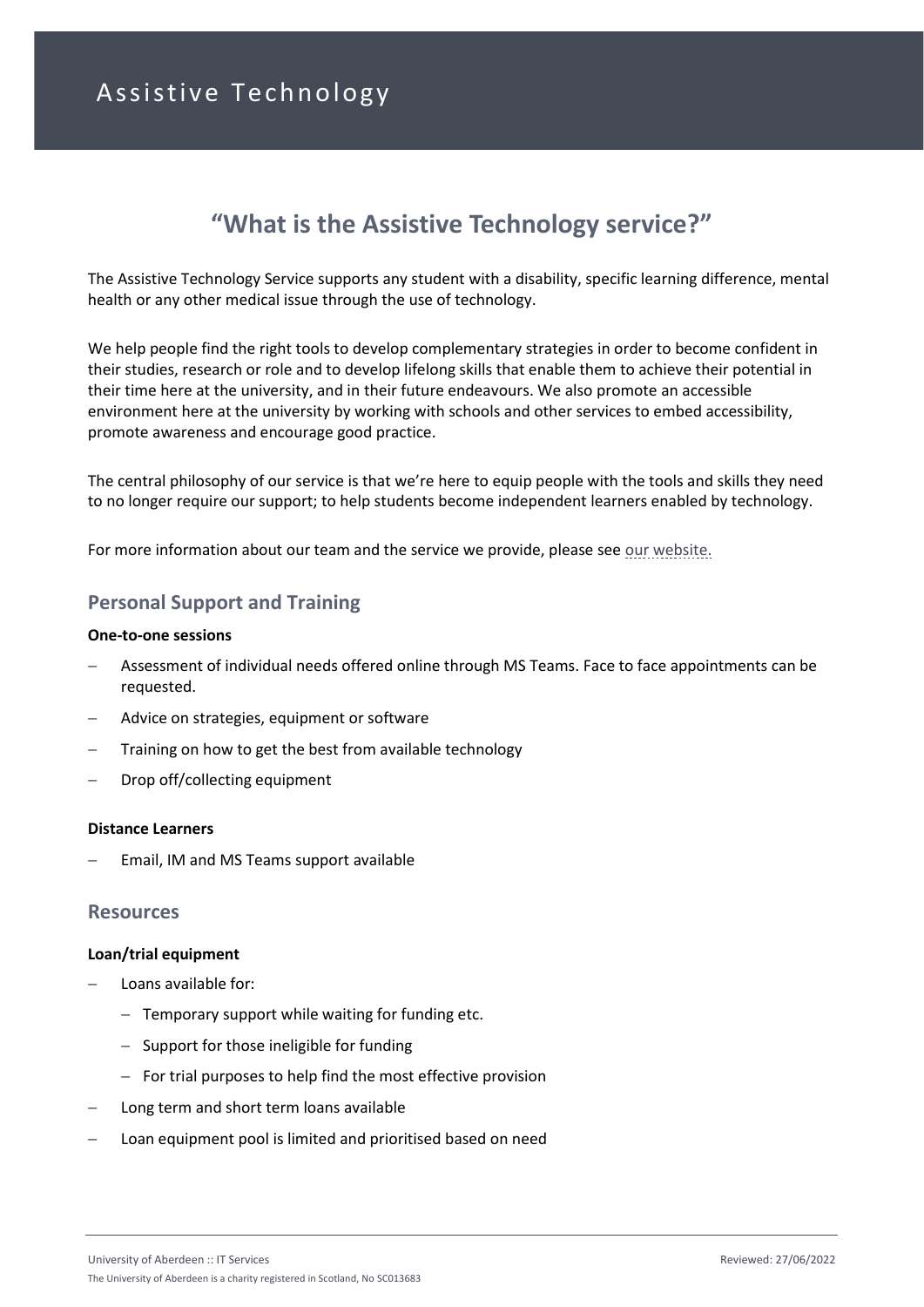## **[Assistive Technology Booths](https://www.abdn.ac.uk/it/services/atech/hardware.php)**

- − Bookable, single occupancy rooms for people with additional needs
- − Quiet, discrete places to study/use a computer
- − Access to more specialist software and equipment can be provided

### **Software delivered on al[l classroom computers.](https://www.abdn.ac.uk/toolkit/systems/classroom-pcs/)**

- − Literacy support tools
- − Screen readers and text-to-speech
- − Visual mapping
- − Note-taking support
- − Magnification and visual enhancement

#### **Format Conversion**

- − Magnification Equipment
- − Specialist format conversion equipment
- − Scanners, OCR and Text-to-Speech available throughout campus

## **Services**

- − Providing specialist support, assessment, purchasing and use of provision along with the Disability Team
- − Provision of assessment facilities and equipment
- − Braille Embossing and Tactile Diagram Service
- − Exam Arrangements
- − Accessible teaching advice

# **Skills and Knowledge**

#### Specialist skills and knowledge in the following areas

#### − **Study support tools:**

- − Note-taking
- − Proofreading
- − Organising and planning
- − Writing
- − Reading
- − Revision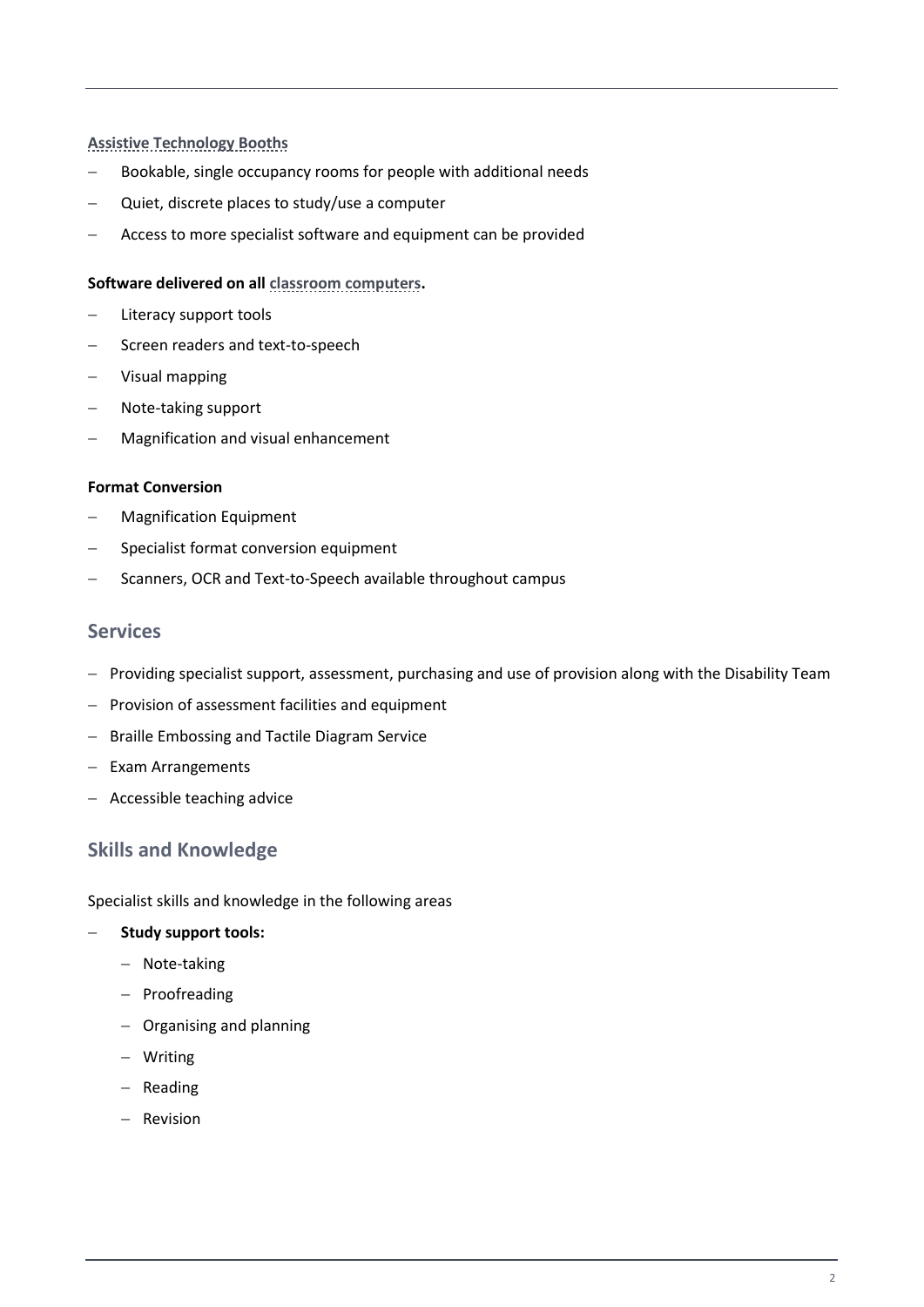## − **Sensory Impairment tools:**

- − Screen Readers
- − Braille
- − Hearing aids/loops and FM amplifiers
- − Alternative format creation
- − **Ergonomics and Physical Impairments:**
	- − Workstation ergonomics
	- − Alternative input tools e.g. Dictation software

## **Service Hours**

- By appointment during office hours, 9am–4pm
	- − Initial contact via email to arrange a one to one appointment online or face to face

# **Level of Service**

- We provide support, training and resources to help people become independent; our goal is to allow people to achieve without needing support.
- We do not offer support on course-specific or academic skill topics beyond those related to technology. For such support, we suggest you contact the Student Learning Service or your course provider.
- Our service is confidential and it is entirely up to those accessing the service how much they wish to disclose about their disability, circumstances etc.

# **Support and Documentation**

See our web page for further details[: www.abdn.ac.uk/atech](https://www.abdn.ac.uk/atech)

ELearning materials are available in th[e Toolkit](https://www.abdn.ac.uk/toolkit/#assistive_technology)

Further support related to disabilities etc:

- − [The Disability Service](https://www.abdn.ac.uk/disability/)
- − [Student Learning Service](https://www.abdn.ac.uk/sls/)

# **Request Process**

- Normally students are referred to us via th[e disability team](https://www.abdn.ac.uk/disability/) or the Dyslexia tutor who is located with th[e Student Learning](https://www.abdn.ac.uk/sls/) Service.
- − We can also be contacted directly via our team email address: [atech@abdn.ac.uk](mailto:atech@abdn.ac.uk)
- We usually start with initial appointments with people to discuss their support needs and recommend further support.